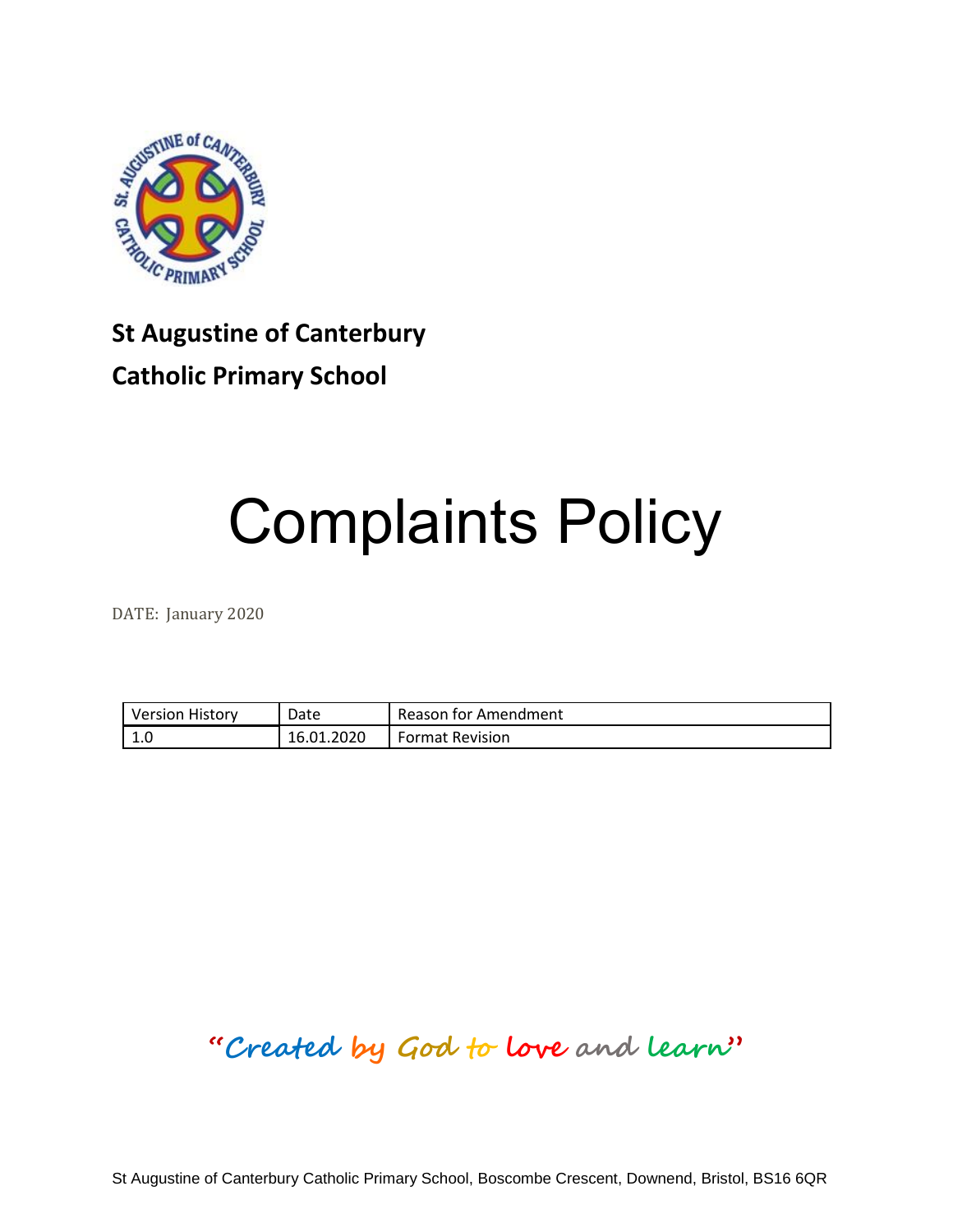## **Table of Contents**

| $\mathbf{I}$ . |                                                                 |   |  |
|----------------|-----------------------------------------------------------------|---|--|
| II.            |                                                                 |   |  |
| III.           |                                                                 |   |  |
| IV.            |                                                                 |   |  |
|                | Consultation                                                    |   |  |
|                | The Complaints Process<br>$\bullet$                             |   |  |
|                | Access to this Policy<br>$\bullet$                              |   |  |
|                | <b>Exclusions to this Policy</b>                                |   |  |
|                | Monitoring and Review<br>$\bullet$                              |   |  |
|                |                                                                 |   |  |
| V.             |                                                                 |   |  |
| VI.            | <b>Equality Impact Assessment -Groups that may be affected:</b> | 8 |  |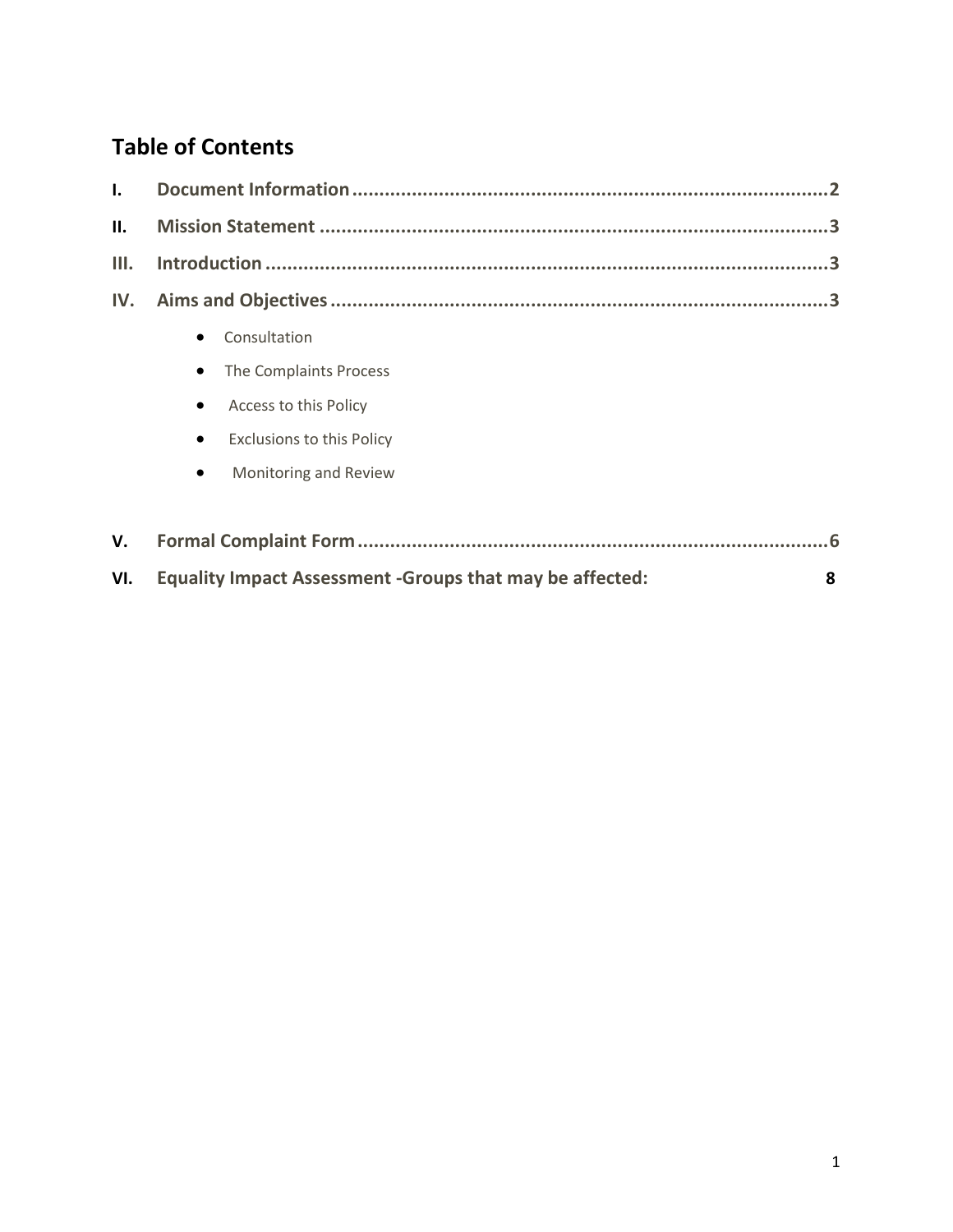## Document Information

| Author                             | <b>Head Teacher</b>                                   | <b>Review Frequency</b>               | Every 2 years<br>Subject to local<br>education authority<br>and/or national policy<br>change |
|------------------------------------|-------------------------------------------------------|---------------------------------------|----------------------------------------------------------------------------------------------|
| Date of Ratification               | 16 <sup>th</sup> January 2020                         | <b>Related Policies</b>               |                                                                                              |
| <b>Review Group</b>                | Admissions<br><b>Community Relations</b><br>Committee |                                       | Ratified at Full Governing Body 16 <sup>th</sup> January 2020                                |
| <b>Review Date</b><br>January 2022 |                                                       | Chair of Governors Signature<br>YWjah |                                                                                              |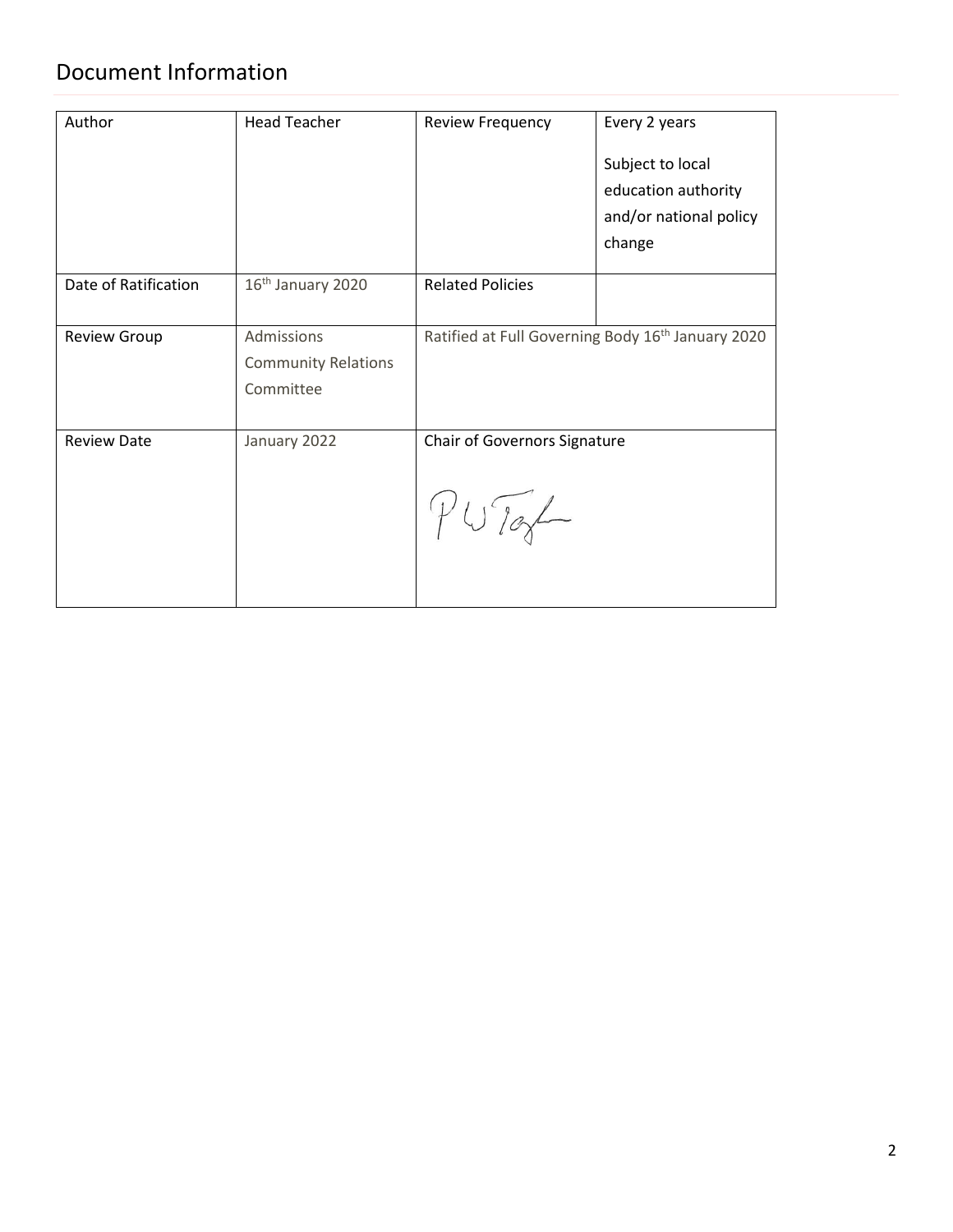## **Complaints Policy**

#### **Mission Statement**

St Augustine of Canterbury Catholic Primary School provides an education that inspires and nurtures God's children to succeed to their full potential as we are…

#### **"Created by God to love and learn"**

#### **Complaints Policy**

#### **1. Introduction**

- 1.1 The school's values are concerned with meeting the needs of pupils, parents, staff and others who have a stake in the school. The Governing Body believes that constant feedback is an important ingredient in selfimprovement and raising standards.
- 1.2 We believe that our school provides a good education for all our children, and the Head Teacher and other staff work very hard to build positive relationships with parents/carers. However, we recognise that there are times when the school does not perform at its best. For this reason the school has procedures in place for when parents have a concern or a complaint.
- 1.3 The following policy sets out the procedure that the school follows in such cases.

#### **2. Aims and Objectives**

2.1 Our school aims to be fair, open and honest when dealing with any complaint. We give careful consideration to all complaints and deal with them as swiftly as possible. We aim to resolve any complaint through dialogue and mutual understanding and, in all cases, we put the interests of the child above all other issues. We provide sufficient opportunity for any complaint to be fully discussed, and then resolved.

#### **3. Consultation**

3.1 Parents/Carers, staff and members of the Governing Body were consulted in drafting this policy.

#### **4. The Complaints Process**

4.1 If a Parent/Carer is concerned about anything to do with the education that we are providing at the school, or their child's experience of school, they should, in the first instance, discuss the matter with their child's class teacher. Most matters of concern can be dealt with in this way. All teachers work very hard to ensure that each child is happy in school, and is making good progress. They always want to know if there is a problem so that they can take action before the problem seriously affects the child's progress. Parents/Carers are invited to be accompanied by another parent or one of the school's Governing Body when they discuss their concern with the class teacher.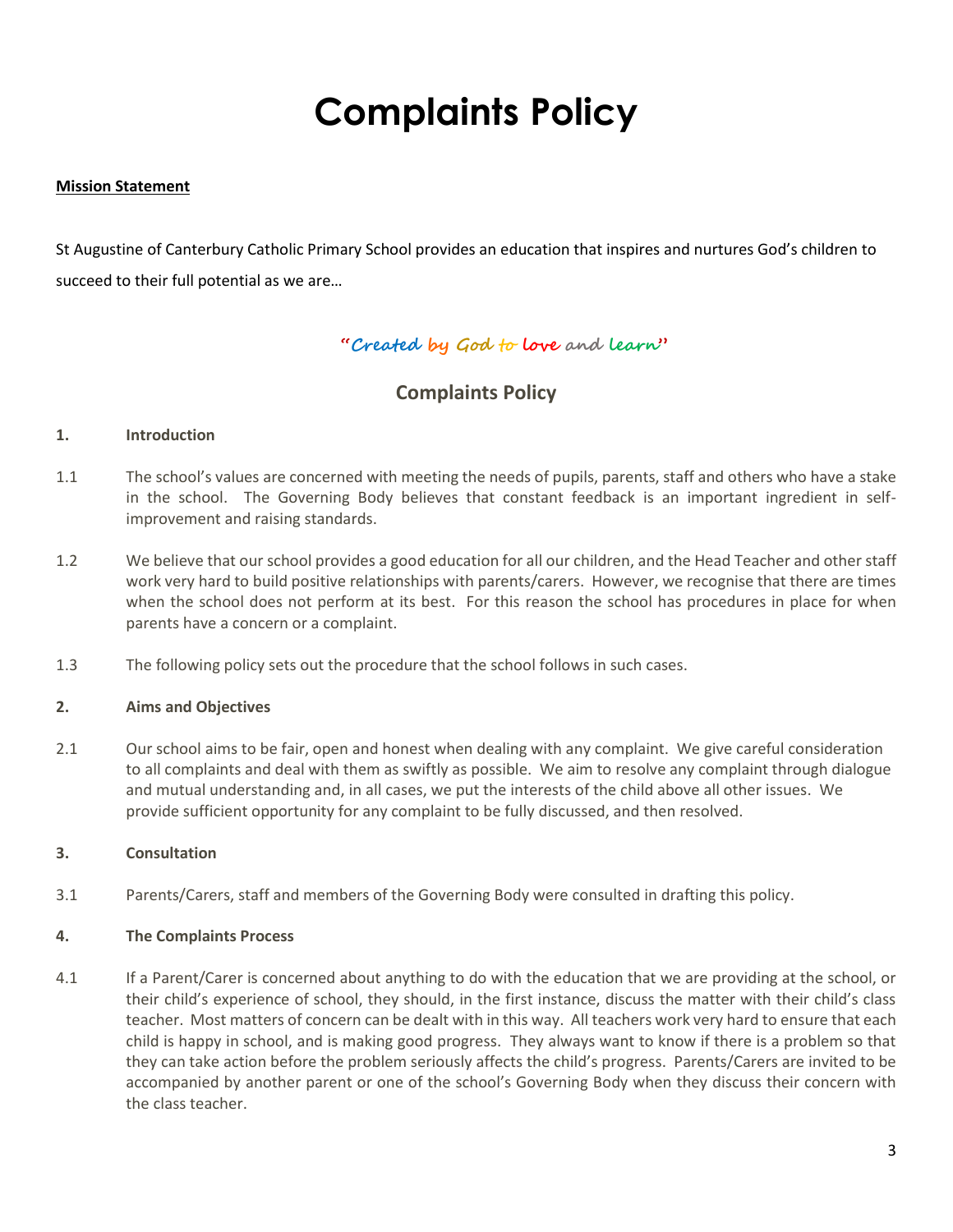- 4.2 Where a Parent/Carer feels that the situation has not been resolved through contact with the class teacher, or that their concern is of a sufficiently serious nature, they should make an appointment to discuss it with the Head Teacher. The Head Teacher considers any such complaint very seriously and investigates each case thoroughly. The Head Teacher will make and retain written notes of any meeting. Most complaints are resolved at this stage. Parents/Carers are invited to be accompanied by another parent or one of the school's Governing Body when they discuss their complaint with the Head Teacher.
- 4.3 If the parent/carer is not satisfied with the action taken by the Head Teacher, or the complaint is about the Head Teacher, they should make contact with the Chair of Governors through the school office.
- 4.4 The Chair of Governors will ask the Parent/Carer to put their complaint in writing using the official complaint form (appendix 1) stating the nature of the complaint and how the school has handled it so far. The Chair of Governors will acknowledge receipt of the complaint letter or form within three school days of the Chair receiving it. The Chair of Governors has the right to refer the matter to the Education Service, or relevant issues to the Clifton Diocese, if this is deemed preferable to it being dealt with by the Governing Body.
- 4.5 The Chair of Governors will convene a complaints panel of two or three school governors who have no prior knowledge of the complaint and no prejudice in the matter. Within ten school days of the Chair of Governors receiving the letter/form the panel will invite the complainant to attend a meeting to discuss the complaint. This gives the opportunity to explain the complaint in more detail. Within fifteen school days of the meeting with the Parent/Carer the panel will gather information as it deems necessary.
- 4.6 After collating and hearing all the evidence, the Complaints Panel will consider their decision and inform the Parent/Carer about it in writing. The Parent/Carer will receive notification of the outcome within twenty school days of the meeting.
- 4.7 Parents/Carers will be advised if there is to be any unavoidable delay in dealing with any aspect of the complaint at any stage, and a reason given. It is not always possible to meet the above deadlines bearing in mind Governors are all volunteers.
- 4.8 The outcome and any recommendations made by the Complaints Panel will be reported in confidence to the Governing Body at their next full Governing Body meeting, and the Governing Body will ensure that the recommendations are carried out in full.
- 4.9 All discussions and meetings with the Complaints Panel will be recorded in writing by one of the Panel, and will be retained by the Clerk to the Governors for six years from the date of the complaint.
- 4.10 If a Parent/Carer is not satisfied with governors' response to a complaint then they will be referred to the Department for Education.
- 4.11 Where a Parent/Carer approaches the Local Authority with a complaint about the school, they will be advised to first contact the school and to follow the school's complaint procedure.
- 4.12 South Gloucestershire Council Policy states 'A complaint my become vexatious when it has been properly considered and dealt with but the complainant is not prepared to accept the conclusion or persists in making the same or substantially the same complaint'. Continuing with such complaints can unreasonably take up time and resources and detract from the responsibility to others in the school community. The decision regarding whether a complaint has become vexatious will be made by the Chair of Governors on behalf of the Governing Body.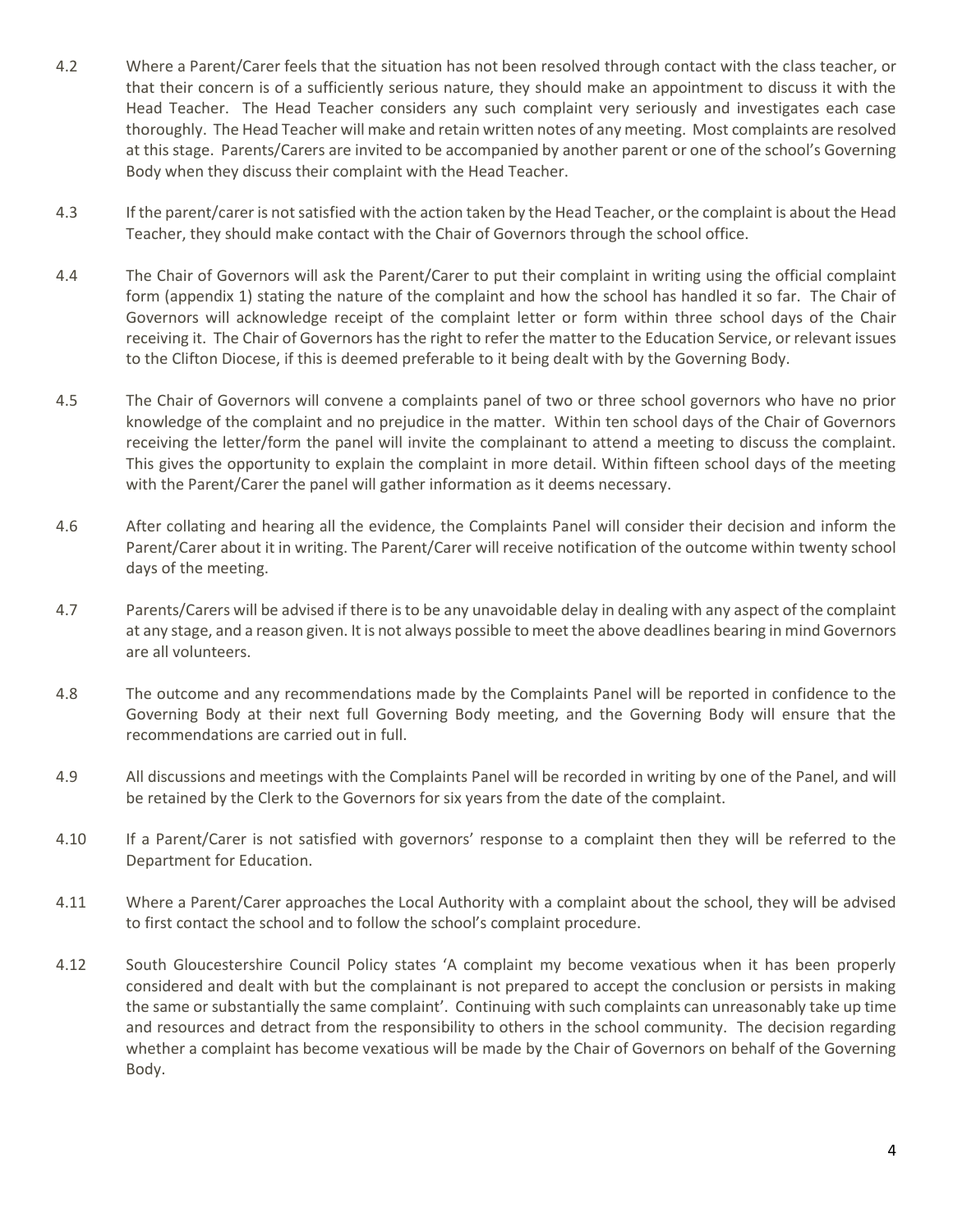#### **5. Access to this policy**

- 5.1 A copy will be made available to all existing Staff, Governors and Parents/Carers.
- 5.2 A copy of the policy will always be available from the school office for Staff, Governors and Parents/Carers to refer to as and when necessary.

#### **6. Exclusions to this policy**

- 6.1 This policy does not relate to complaints which fall into the following categories:
	- (i) complaints about admission to the school refer to the Admissions Policy.
	- (ii) complaints about failure to assess a child's special educational needs refer to Care Officer in SEN Team – Education Service
	- (iii) exclusion of pupils from school refer to Education Service (Access and Social Inclusion)
	- (iv) Child Protection will be referred immediately to the Education Service.
	- (v) any complaint about the Governing Body.

#### **7 Monitoring and review**

- 7.1 The Governing Body will monitor the complaints procedure to ensure that all complaints are handled properly. The Head Teacher will log all complaints received by the school, verbal and written, and record how they were resolved.
- 7.2 The Head Teacher will report the number and nature of complaints to the Governing Body on a termly basis.
- 7.3. Governors will take into account any local or national decisions that affect the complaints process, and make any modifications to this policy as and when necessary. Staff and Parents/Carers will be informed of any such changes.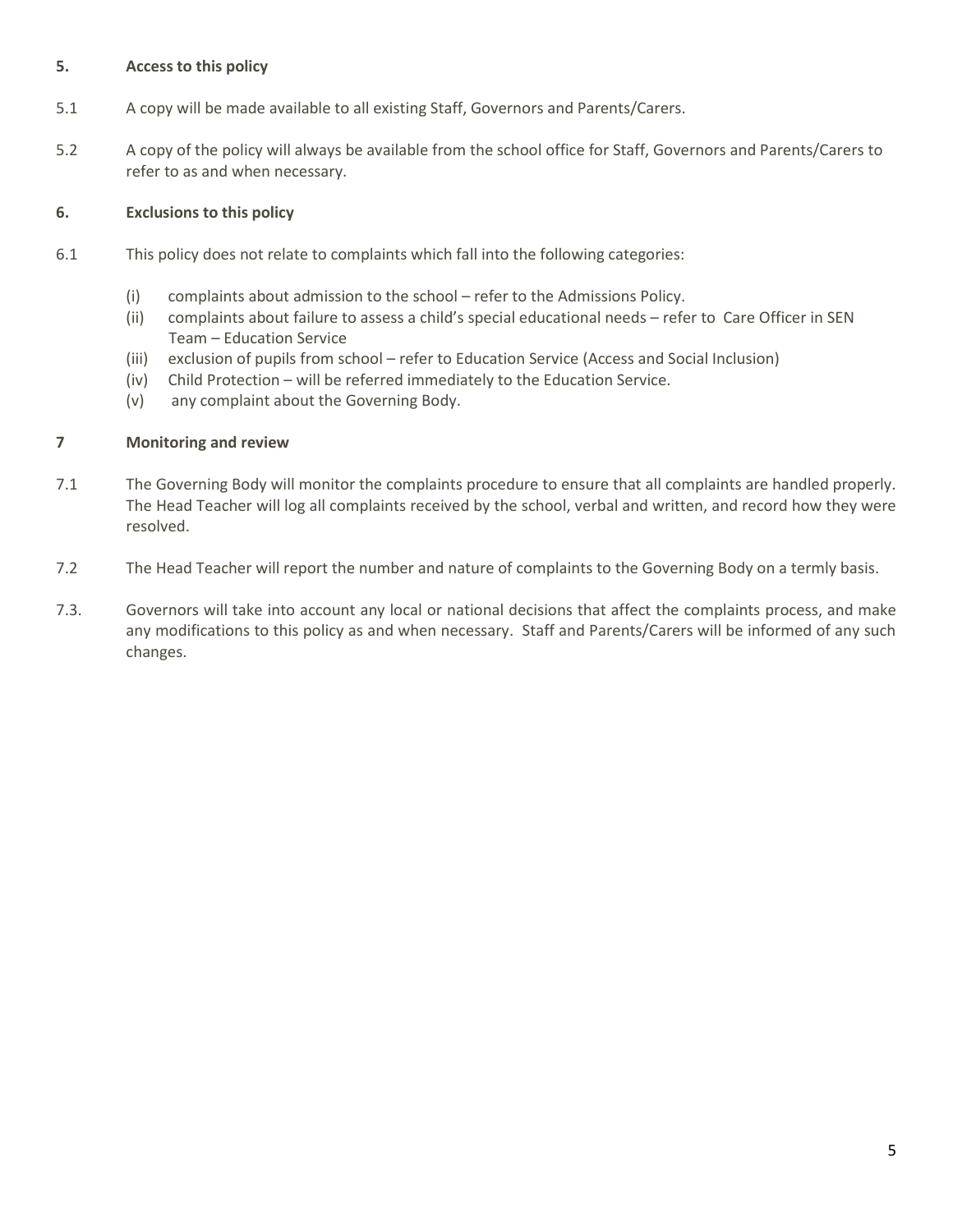Appendix 1.



### **St Augustine of Canterbury Catholic Primary School**

#### **Formal Complaint Form**

Please complete this form and return it to the Chair of the Governing Body, who will acknowledge its receipt and inform you of the next stage in the procedure.

| Your name:                                                                  |  |  |  |
|-----------------------------------------------------------------------------|--|--|--|
| Relationship with school [e.g. parent/carer of a pupil on the school roll]: |  |  |  |
|                                                                             |  |  |  |
| Pupil's name [ if relevant to your complaint]:                              |  |  |  |
|                                                                             |  |  |  |
| Your Address:                                                               |  |  |  |
|                                                                             |  |  |  |
|                                                                             |  |  |  |
|                                                                             |  |  |  |
|                                                                             |  |  |  |
|                                                                             |  |  |  |
|                                                                             |  |  |  |
|                                                                             |  |  |  |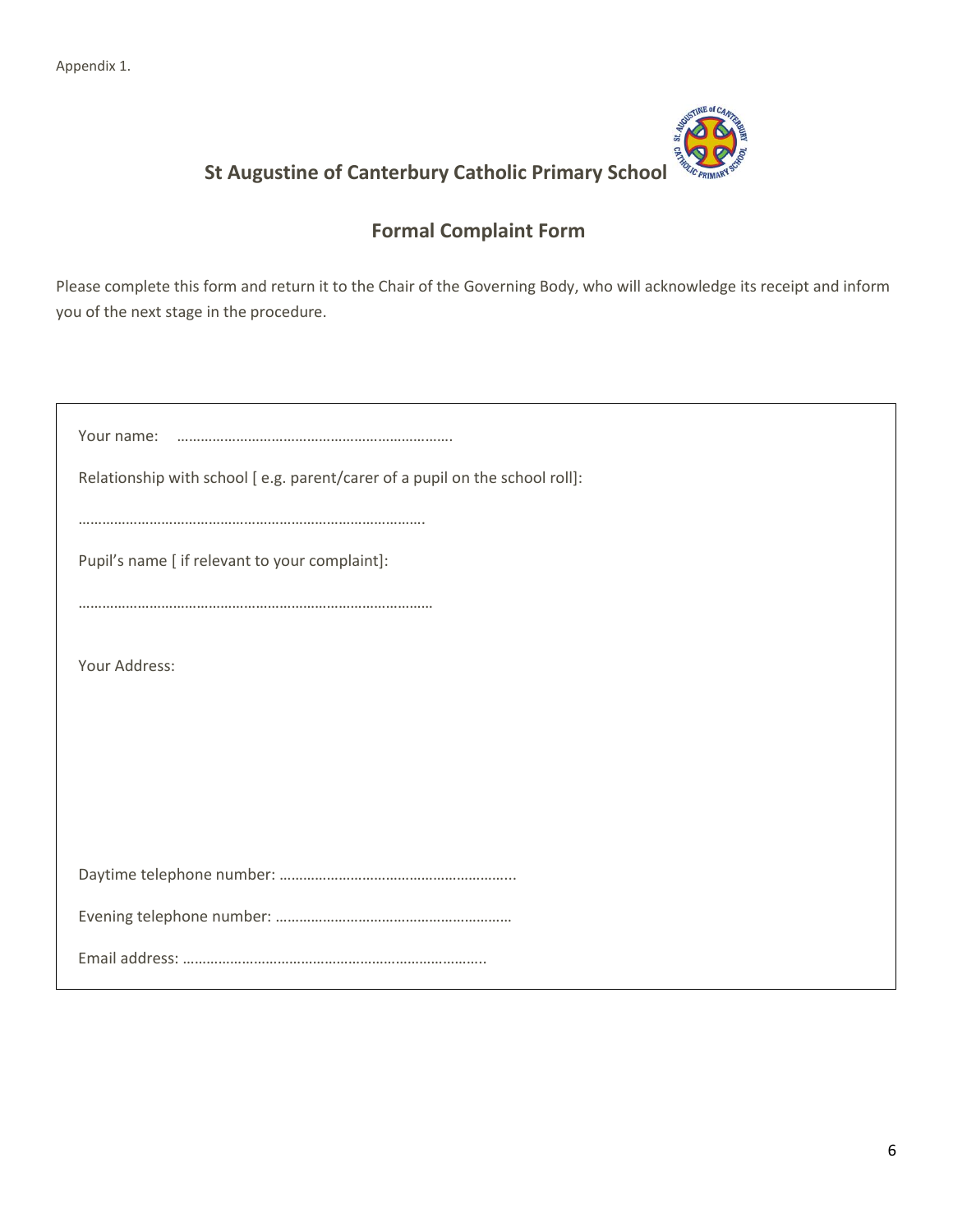| Please give concise details of your complaint, [including dates, witnesses names etc.]<br>To allow the matter to be fully investigated.                  |  |
|----------------------------------------------------------------------------------------------------------------------------------------------------------|--|
|                                                                                                                                                          |  |
| You may continue on separate paper, or attach additional documents, if you wish.<br>Number of Additional pages attached =                                |  |
| What action, if any, have you already taken to try to resolve your complaint? [i.e. who have you spoken with or<br>written to and what was the outcome?] |  |
|                                                                                                                                                          |  |
|                                                                                                                                                          |  |
| What actions do you feel might resolve the problem at this stage?                                                                                        |  |
|                                                                                                                                                          |  |
| Signature:                                                                                                                                               |  |
| Date:                                                                                                                                                    |  |

**Governor use:**

Date form received:

Date acknowledgement sent:

Complaint referred to: